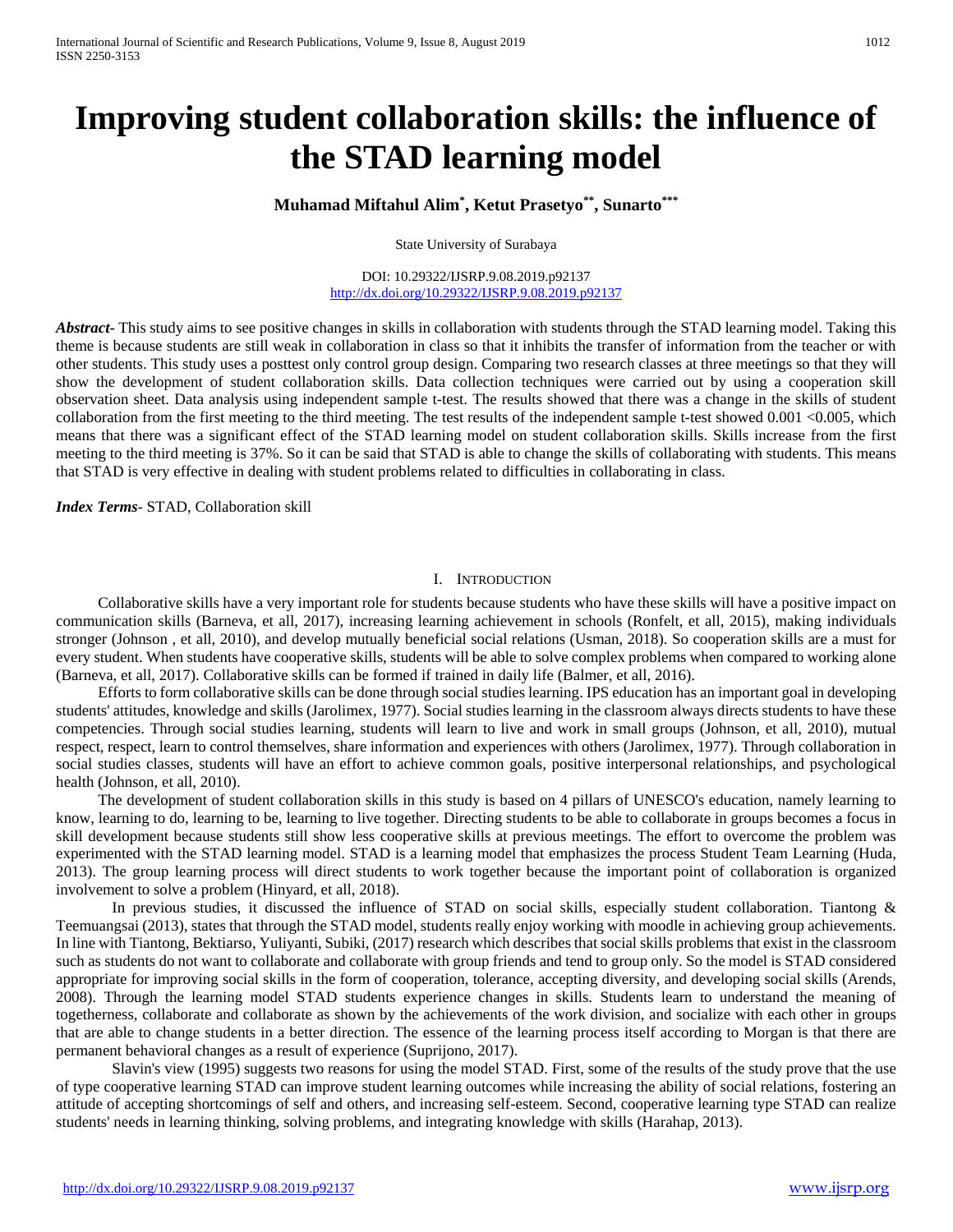STAD is a learning model that emphasizes the process Student Team Learning , which is learning based on the principle that students must be able to be responsible when learning together on their own learning or learning group members. The basic concept of the student learning team includes individual responsibility, group awards, and opportunities for equal success (Huda, 2013, p. 115). The success of applying the STAD model must be supported by the optimal role of the teacher. Through the role of a good teacher, it is expected that students can learn groups and work together to help learn from one member to another (Slavin, 2017).

## II. THEORITICAL FRAMEWORK

### 2.1 Student Team Achievement Division (STAD)

STAD is one of cooperative learning model developed by Robert Slavin. STAD is considered the most simple and easily understood cooperative approach (Arends, 2008). STAD consists of 5 main components which include class presentations, teams, quizzes, individual progress scores and team / group award recognition (Slavin, 2005).

Material Presentation Stage. In the early stages of using the method STAD, the teacher starts by presenting indicators and providing motivation to students. The next step, the teacher performs apperception in order to remind students so that students connect between the material to be presented with the knowledge they already have. The next step, the teacher presents new academic information to students. Information presentation is led by the teacher and carried out through audiovisual displays.

Stage of Group Activities. In this second stage, the teacher has divided students into small groups of four or five people. The division is based on several things, namely 1) who are considered high, medium, and low achievers, 2) where possible, the team can consist of a mixture of race, culture, and gender. At this stage it means that cooperative learning, especially STAD teaches about meaning in social life or community.

The main function of group activities is to ensure that all group members have fully learned and the specific goal is to prepare group members to face individuals / quizzes with the best skills. At this stage, learning often involves discussing shared problems, comparing answers, and correcting any misunderstandings between group members. Every student receives worksheets and integrates in his group and works together, shares duties, and helps each other so that all members in the group are able to understand the material that has been delivered by the teacher. Then one worksheet is collected which is considered as the result of group performance. The teacher in this case acts as a facilitator and motivator of activities in each group.

Teams or groups are important aspects of type learning STAD. The most important thing is emphasized, making group members the best for their team. The team provides support group for members to get academic performance. At this time there is a relationship between groups, a sense of self-esteem, and acceptance of members of groups with different backgrounds. At this stage there is interaction in one group.



Interaction during the group activities

Stage Individual / Quiz Test. At this stage an individual test of learning outcomes is carried out with the aim to determine the extent of the learning success that has been achieved by students in understanding the material discussed earlier. Tests or quizzes can be carried out at the end of the second, third, or fourth meeting. In the quiz the work of students is thoroughly assessed about the material learned during group learning. Other members in one group are not allowed to help.

The stage of calculating the individual development score. Each student can contribute to giving maximum points through this stage. Each student will be given an initial score, which is obtained from the value of the evaluation or the final semester odd assessment. Based on these initial values, each student has the same opportunity to give a maximum score.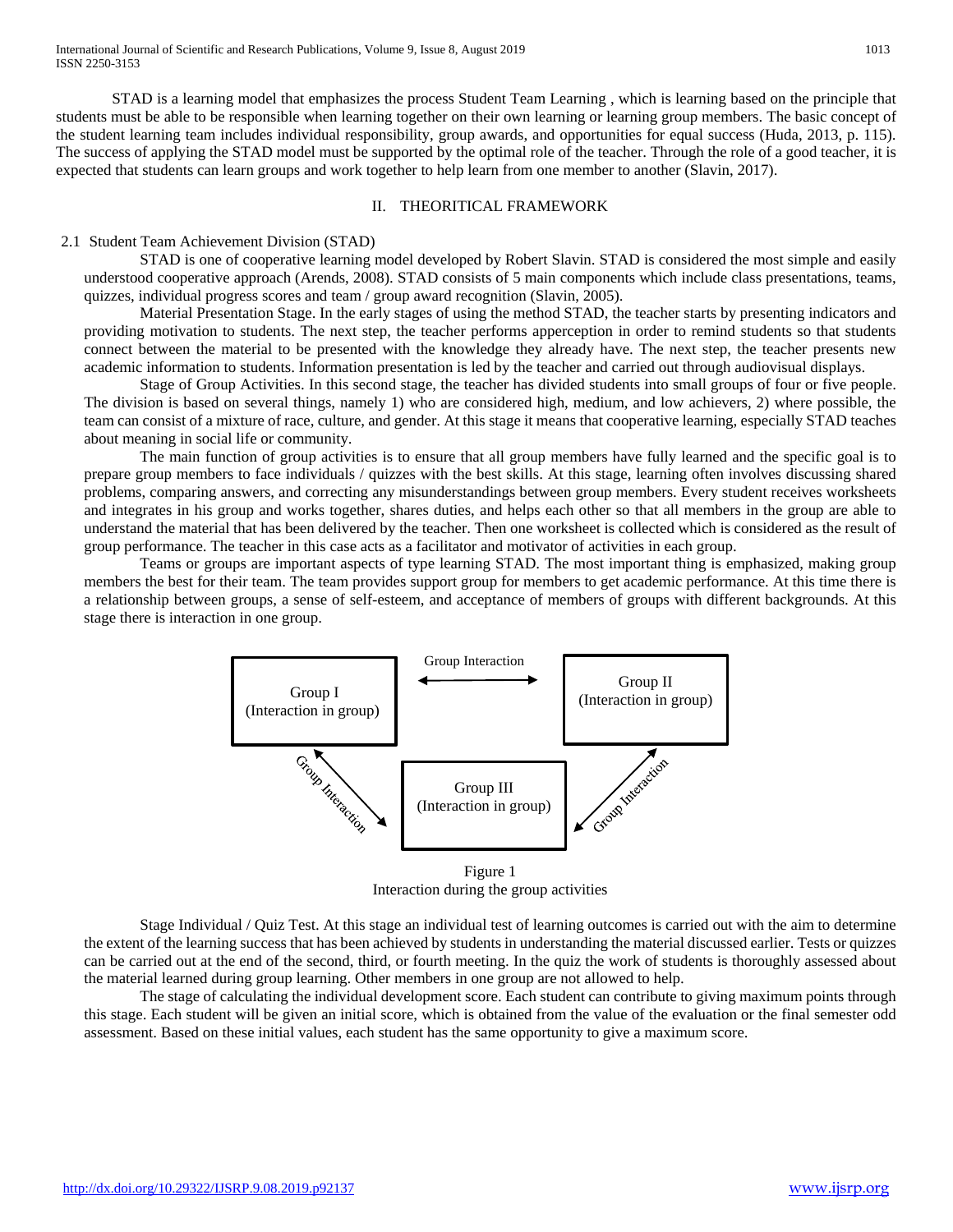| <b>Test</b>                                       | Score |
|---------------------------------------------------|-------|
| Value more than 10 points below the initial score |       |
| Value of 10 to 1 point below the initial score    | 10    |
| Initial score up to 10 points above               | 20    |
| More than 10 points above the initial score       | 30    |
| Perfect score (not based on initial score)        | 30    |

Table 1 Guidelines for Giving Scores for Individual Learning Outcomes Development

(Isjoni, 2013)

Stage of group awards. At this stage it is the team recognition stage that is giving awards to the three best groups. Awards refer to the value of the average score categorized in good groups, great groups, and super groups. The criteria used in awarding the group are 1) groups with an average score of 15 as a good group, 2) groups score an average of 20 as a great group, 3) groups score an average of 25 as a super group.

| Table 2          |                  |  |  |
|------------------|------------------|--|--|
| Group Assessment |                  |  |  |
| Score            | <b>Predicate</b> |  |  |
| 15               | Good             |  |  |
| 20               | Great            |  |  |
| 25               | Super            |  |  |
| (Isjoni, 2013)   |                  |  |  |

#### 2.2 Collaborative Skills

Humans are social beings who in their life need each other. To achieve a common goal, people need to build cooperation so that the achievement of results is more effective. Collaborative skills (Cooperative skills) according to Johnson and Johnson (2009) are the ability of students to behave cooperatively with other people in the group in completing joint tasks. Collaborative skills are one of the important skills possessed by students. Anita Lie (2005), states that cooperation is a very important thing and is needed in human survival. If it is associated with the learning process in school, it can be said that without cooperation between students, the process of forming social relations skills both with peers and the school environment will not be formed.

Cooperation occurs between students with each other and is assisted by the teacher. According to Huda (2011), that when students work together to complete a group task, they provide encouragement, advice, and information to their group friends who need help. In the process the teacher as a facilitator directs students to work together to achieve common goals. Referring to this opinion, it can be seen that during the discussion process in the class, interactions occur in the form of cooperation to complete common goals. This process directs students in forming social skills.

#### III. METHOD

This research is an experimental research using posttest only control group design. The use of the design is based on several factors. First, the forwarding of posttest in both the experimental and control classes. Second, giving treatment to the experimental class and the control class. The treatment in the experimental class used the learning model STAD and the control class using the direct learning model. The design can be described as follows.

| Group | Treatment       | Posttest |
|-------|-----------------|----------|
|       |                 |          |
|       |                 |          |
|       | <b>D'Albert</b> |          |

Figure 2 *Posttest Only Control Group Design*

(Campbell & Stanley,1968)

The sample in this study was 48 students in Al Fatich Junior High School Surabaya, East Java, Indonesia which were divided into 2 classes namely the experimental class and the control class. The data collection technique of collaboration skills is observation using a collaborative observation sheet instrument. Data analysis techniques using independent sample t-test.

#### IV. RESULT AND DISCUSSION

The step taken by the researcher before taking data in the research class is to test the validity of the research instrument. The observation sheet skill instrument shows an average of 3.35 with good or valid criteria. At the stage of research or field data collection,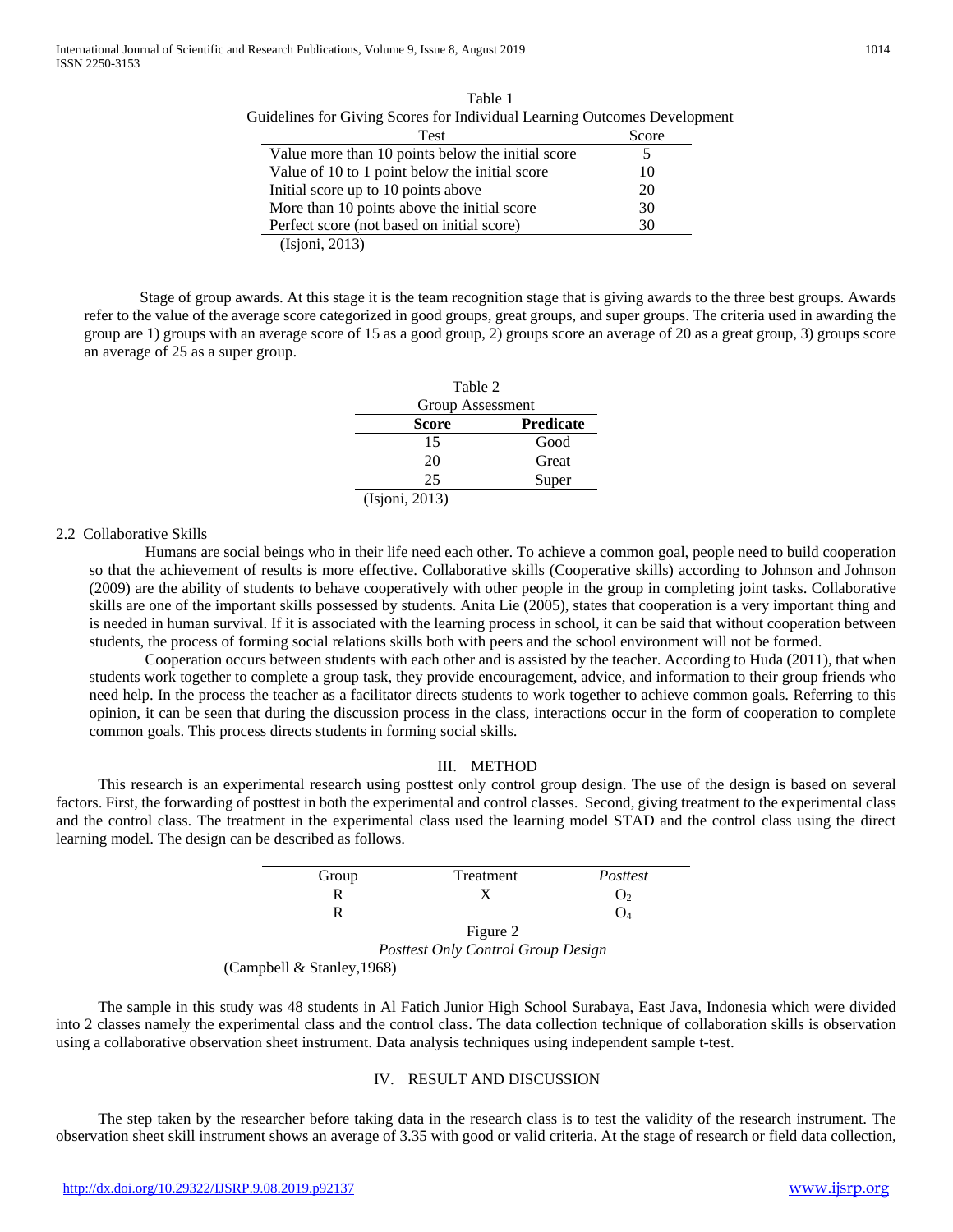research is going well. The implementation in the experimental class was 90.82% and in the control class 87.08%. The criteria for conducting research with these values can be said to be very good.

The results of observations of student collaboration skills in the class are divided into 3 meetings. At each meeting showed a significant increase in the experimental class when compared to the control class. The data, can be seen based on the following table.

| Table 3                                 |           |           |      |                                |
|-----------------------------------------|-----------|-----------|------|--------------------------------|
| Average Results of Collaborative Skills |           |           |      |                                |
| Class                                   | Meeting 1 | Meeting 2 |      | Meetings 3 Percentage Increase |
| Experiments                             | 2.90      | 3.08      | 3.23 | 37%                            |
| Control                                 | 2 71      | 2.83      | 2.87 | 16%                            |

Data on the development of the collaboration shows changes in the experimental class and the control class. In the experimental class changes occur more significantly when compared to the control class. The increase in collaboration skills in the experimental class was 37% and in the control class an increase of 16%. At the first meeting, the value of cooperative skills showed a not significant difference. This means that at the first meeting, students only experienced small changes in collaboration skills. At the second meeting, the change in student collaboration skills grew but it did not show significant changes. At the third meeting, significant changes occurred in student collaboration skills

The increase in collaboration skills in research can be seen based on the following graph.



Graph of development of cooperation skills

In the picture, it shows that the increase in collaboration skills in the experimental class is higher and sustainable. Whereas in the control class, changes occur at the second meeting, and the third meeting tends to be lower. Both research data were then tested using an independent sample t-test to determine whether or not there were differences in skills produced from the model STAD and direct learning.

Before conducting the t test, the data must be normally distributed and homogeneous. Data normality testing using the Shapiro-Wilk test. The results of the normality test are as follows. Table 4

| <b>Tests of Normality</b> |            |                  |              |      |
|---------------------------|------------|------------------|--------------|------|
|                           |            |                  | Shapiro-Wilk |      |
|                           | Group      | <b>Statistic</b> | df           | Sig. |
| Collaboration             | experiment | .913             | 20           | .073 |
|                           | control    | .953             | 28           | 237  |
| $\cdot$ $\sim$<br>$\sim$  | $\sim$     |                  |              |      |

a. Lilliefors Significance Correction

The results of the normality test show  $> 0.05$ , which means that the data are normally distributed. The next step is to test the variance homogeneity. Test data for variance homogeneity as follows. Table 5

| Test of Homogeneity of Variances |     |     |      |
|----------------------------------|-----|-----|------|
| Collaboration                    |     |     |      |
| Levene Statistic                 | df1 | Аf2 | Sio  |
| -737                             |     | 16  | -395 |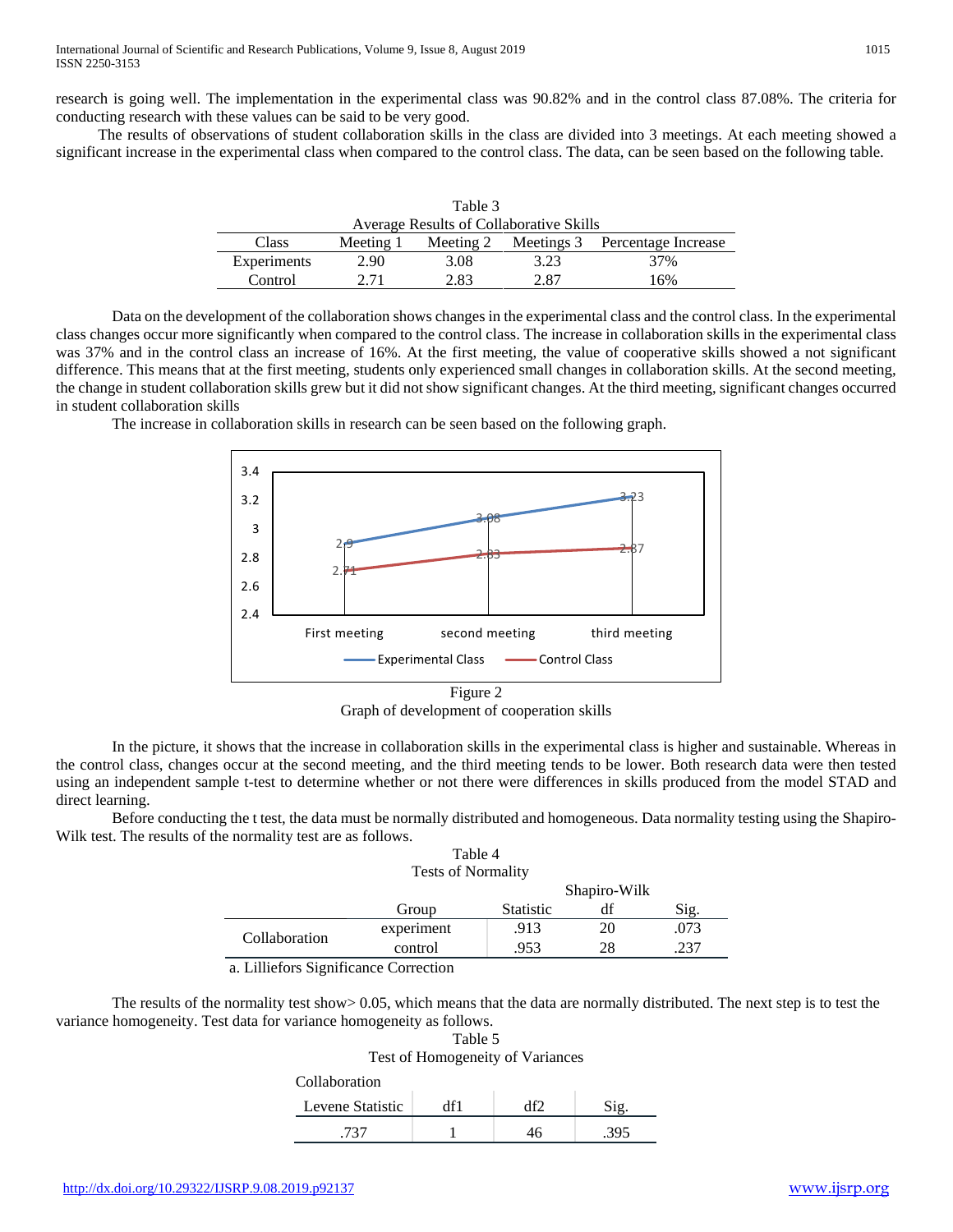The results of variance homogeneity test show numbers > 0.05, which means homogeneous data. Both parametric test conditions are met, then the independent sample t-test is used. The results of the test are independent sample t-test as follows.

| Table 6                                                 |         |       |    |            |
|---------------------------------------------------------|---------|-------|----|------------|
| Test for Independent Sample t-test Collaborative Skills |         |       |    |            |
| t-test for Equality of Means                            |         |       |    |            |
| Mean                                                    |         |       |    | Sig.       |
| Experiment                                              | Control |       | df | (2-tailed) |
| 3.23                                                    | 2.89    | 3.599 | 46 |            |

Statistical calculations using SPSS 24 show Sig. (2-tailed) 0.001 <0.05. This means that there are significant differences between the experimental class and the control class after being given treatment. These differences indicate that there is a significant effect of the STAD learning model on student collaboration skills.

Significant differences in the experimental class and control class were due to team work and quizzes on the STAD model. Students tend to be more willing to achieve so that they work together as well as possible so that they give big points to the group. There was no difference between high achievers and high achieving students in the STAD group. Students learn mutual respect, mutual respect with other friends in accordance with the pillars of education UNESCO learning to know, learning to do, learning to be, learning to life together. Understanding differences to work together to achieve group achievements. That makes STAD better than the direct learning model.

#### V. CONCLUSION

The selection of the right learning model will increase students' motivation to make them able to work together to achieve academic achievement. Based on learners to life together in peace, students respect each other in their social life, in accordance with the objectives of social studies. STAD has a significant effect on student collaboration skills. These skills can be formed gradually with the guidance of the teacher. Giving stimulus continuously to students becomes an important factor to guide students to be able to work in groups. Group achievement is the reason students can collaborate well through the STAD learning model. So it can be said that STAD is very effective in improving student collaboration skills.

#### **REFERENCES**

Arends, R. I. (2008). Learning to teach belajar untuk mengajar. Yogyakarta: Pustaka Pelajar

- Balmer, A. S., Calvert, J., Marris, C., Molyneux-Hodgson, S., Frow, E., Kearnes, M., Kearnes, M., Bulpin, K., Schyfte, P., Mackenzie, A., Martin, P. (2016). Five rules of thumb for post-ELSI interdisciplinary collaborations. Journal of Responsible Innovation, 3(1), 73–80. doi:10.1080/23299460.2016.1177867
- Barneva, R. P., Gelsomini, F., Kanev, K., & Bottoni, P. (2017). Tangible Technology-Enhanced Learning for Improvement of Student Collaboration. Journal of Educational Technology Systems, 46(3), 284–302.doi:10.1177/0047239517736875
- Bektiarso, S., Yulianti, L., Subiki. (2017). Pengaruh model pembelajaran kooperatif tipe stad disertai metode eksperimen terhadap keterampilan sosial dan hasil belajar ipa-fisika di SMP. Prosiding Seminar Nasional Pendidikan Fisika. Volume 2(1).
- Campbell, D. T., Stanley, J.C. (1968). Experimental and quasi-experimental design for research. USA: American Educational Research Association
- Harahap, Nurmahni. (2013). Penerapan Model Pembelajaran Kooperatif Tipe STAD terhadap Hasil Belajar Kognitif, Motivasi, dan Aktivitas Belajar Siswa Pada Konsep Ekosistem Di Mtsn Model Banda Aceh. Visipena. Diperoleh dari https://visipena.stkipgetsempena.ac.id/?journal= home&page
	- =article&op=view&path%5B%5D=59&path%5B%5D=60
- Huda, Miftahul. (2012). Cooperative Learning Metode, Teknik, Struktur dan Model Penerapan. Yogyakarta. Pustaka Pelajar
- Isjoni. (2013). Cooperative Learning Efektifitas Pembelajaran Kelompok. Bandung: Alfabeta
- Johnson, D.W., Johnson, R.T., Hulubec, E. J. (2010). Colaborative Learning: Strategi pembelajaran untuk sukses. Bandung: Penerbit Nusa Media
- Johnson, D. W., Johnson, R.T. (2014). Social Skills for Successful Group Work. Educational leadership: Journal of the Department of Supervision and Curriculum Development, N.E.A. 47/4. Diperoleh dari https://www.researchgate.net/publication/234590538
- Leslie Hinyard, Eileen Toomey, Kathrin Eliot, Anthony Breitbach (2018). Student Perceptions of Collaboration Skills in an Interprofessional Context: Development and Initial Validation of the Self-Assessed Collaboration Skills Instrument. Evaluation & the Health Professions Journal. https://doi.org/10.1177/0163278717752438
- Ronfeldt, M., Farmer, S. O., McQueen, K., & Grissom, J. A. (2015). Teacher Collaboration in Instructional Teams and Student Achievement. American Educational Research Journal, 52(3), 475-514.doi:10.3102/0002831215585562
- Slavin, R. E. (2017). Psikologi Pendidikan Teori dan Praktik. Jakarta Barat: PT Indeks
- Slavin. R. E. (2015). Cooperative Learning in Schools. International Encyclopedia of the Social & Behavioral Sciences, 4(1). Doi.10.1016/B978-0-08-097086-8.92028- 2

Suprijono,Agus. (2017). cooperative Learning Teori & Aplikasi Paikem. Yogyakarta: Pustaka Pelajar

Tiantong, M., & Teemuangsai, S. (2013). Student Team Achievement Divisions (STAD) Technique through the Moodle to Enhance Learning Achievement.

International Education Studies, 6(4).doi:10.5539/ies.v6n4p85

Usman, S. (2018). Modal Sosial. Yogyakarta: Pustaka Pelajar

#### **AUTHORS**

**First Author** – Muhamad Miftahul Alim, Post Graduate, State University of Surabaya. Indonesia. muhamad.17070885411@mhs.unesa.ac.id

**Second Author** – Ketut Prasetyo, Lecturer, State University of Surabaya. Indonesia. Ketutprasetyo@unesa.ac.id.